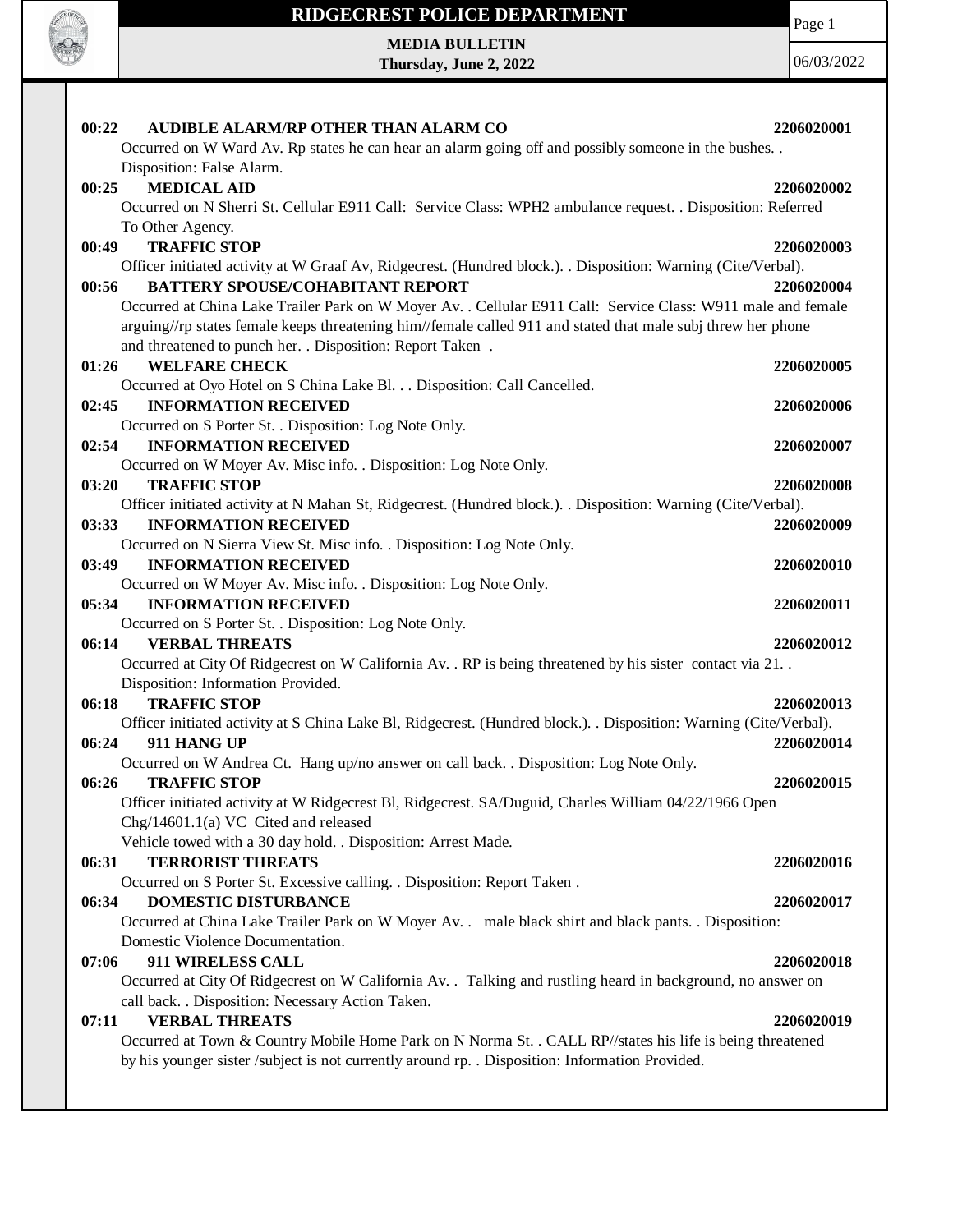

Page 2

**MEDIA BULLETIN Thursday, June 2, 2022**

| 07:36 | <b>TRAFFIC STOP</b>                                                                                                                           | 2206020020 |
|-------|-----------------------------------------------------------------------------------------------------------------------------------------------|------------|
|       | Officer initiated activity at W Sydnor Av, Ridgecrest. (Hundred block.). Disposition: Warning (Cite/Verbal).                                  |            |
| 07:36 | PEDESTRIAN CHECK                                                                                                                              | 2206020021 |
|       | Officer initiated activity at Dollar Tree Stores, N China Lake Bl, Ridgecrest. . Disposition: Checks Ok.                                      |            |
| 07:45 | <b>TRAFFIC STOP</b>                                                                                                                           | 2206020022 |
|       | Officer initiated activity at S Sunland St, Ridgecrest. (Hundred block.). . Disposition: Citation.                                            |            |
| 07:54 | <b>TRAFFIC STOP</b>                                                                                                                           | 2206020023 |
|       | Officer initiated activity at S China Lake Bl, Ridgecrest. (Hundred block.). Disposition: Citation.                                           |            |
| 08:06 | <b>CONTACT CITIZEN</b>                                                                                                                        | 2206020024 |
|       | Occurred on W Upjohn Av. RP requesting an Officer. . Disposition: Negative Contact.                                                           |            |
| 08:22 | <b>WELFARE CHECK</b>                                                                                                                          | 2206020025 |
|       | Occurred on S Porter St. Rp requesting welck on subject. . Disposition: Necessary Action Taken.                                               |            |
| 08:34 | <b>TRAFFIC STOP</b>                                                                                                                           | 2206020026 |
|       | Officer initiated activity at S Gateway Bl, Ridgecrest. (Hundred block.). . Disposition: Citation.                                            |            |
| 08:43 | <b>TRAFFIC STOP</b>                                                                                                                           | 2206020027 |
|       | Officer initiated activity at Rite Aid #5845, N China Lake Bl, Ridgecrest. . Disposition: Citation.                                           |            |
| 08:43 | <b>UNWANTED SUBJECT</b>                                                                                                                       | 2206020028 |
|       | Occurred on W Howell Av. is there and not supposed to be there also is UI-3 dogs in the yard. Disposition:                                    |            |
|       | Civil Problem.                                                                                                                                |            |
| 08:44 | <b>CONTACT CITIZEN</b>                                                                                                                        | 2206020029 |
|       | Occurred at City Of Ridgecrest on W California Av. . RP would like contact via 21 regarding child custody                                     |            |
|       | issues. . Disposition: Information Provided.                                                                                                  |            |
| 08:49 | <b>TRAFFIC STOP</b>                                                                                                                           | 2206020030 |
|       | Officer initiated activity at E Ridgecrest Bl, Ridgecrest. (Hundred block.). . Disposition: Citation.                                         |            |
| 08:53 |                                                                                                                                               |            |
|       | <b>CONTACT CITIZEN</b>                                                                                                                        | 2206020031 |
|       | Occurred at City Of Ridgecrest on W California Av. . RP would like contact via 21 regarding getting his                                       |            |
|       | belongings back. . Disposition: Negative Contact.                                                                                             |            |
| 09:03 | <b>TRAFFIC STOP</b>                                                                                                                           | 2206020032 |
|       | Officer initiated activity at E Ridgecrest Bl, Ridgecrest. (Hundred block.). . Disposition: Warning (Cite/Verbal).                            |            |
| 09:13 | <b>TRAFFIC STOP</b>                                                                                                                           | 2206020033 |
|       | Officer initiated activity at E California Av, Ridgecrest. (Hundred block.). . Disposition: Citation.                                         |            |
| 09:15 | <b>RECKLESS VEHICLE</b>                                                                                                                       | 2206020034 |
|       | Officer initiated activity at E Cottonwood Dr, Ridgecrest. (Hundred block.) SA/Patano, Anthony Rogelio                                        |            |
|       | 10/17/1992 Open Chg/23103 VC Cited and released. . Disposition: Arrest Made.                                                                  |            |
| 09:32 | <b>MEDICAL AID</b>                                                                                                                            | 2206020035 |
|       | Occurred on N Cisco St. Ambulance request. . Disposition: Referred To Other Agency.                                                           |            |
| 09:38 | <b>TRAFFIC STOP</b>                                                                                                                           | 2206020036 |
|       | Officer initiated activity at N China Lake Bl, Ridgecrest. (Hundred block.). . Disposition: Citation.                                         |            |
| 09:41 | <b>ABANDONED VEHICLE</b>                                                                                                                      | 2206020037 |
|       | Officer initiated activity at E Beth Ln, Ridgecrest. . Disposition: Citation.                                                                 |            |
| 09:57 | <b>STREET DEPT PROBLEM</b>                                                                                                                    | 2206020038 |
|       | Occurred at W Bowman Rd/S Downs St. Trashbag in the middle of the street. . Disposition: Necessary Action                                     |            |
|       | Taken.                                                                                                                                        |            |
| 10:05 | <b>CONTACT CITIZEN</b>                                                                                                                        | 2206020039 |
|       | Occurred on W Moyer Av. RP states someone hacked into her FB account and they have her ID now - contact                                       |            |
|       | via 21. Disposition: Information Provided.                                                                                                    |            |
| 10:09 | <b>CONTACT CITIZEN</b><br>Officer initiated activity at City Of Ridgecrest, W California Av, Ridgecrest. . Disposition: Information Provided. | 2206020040 |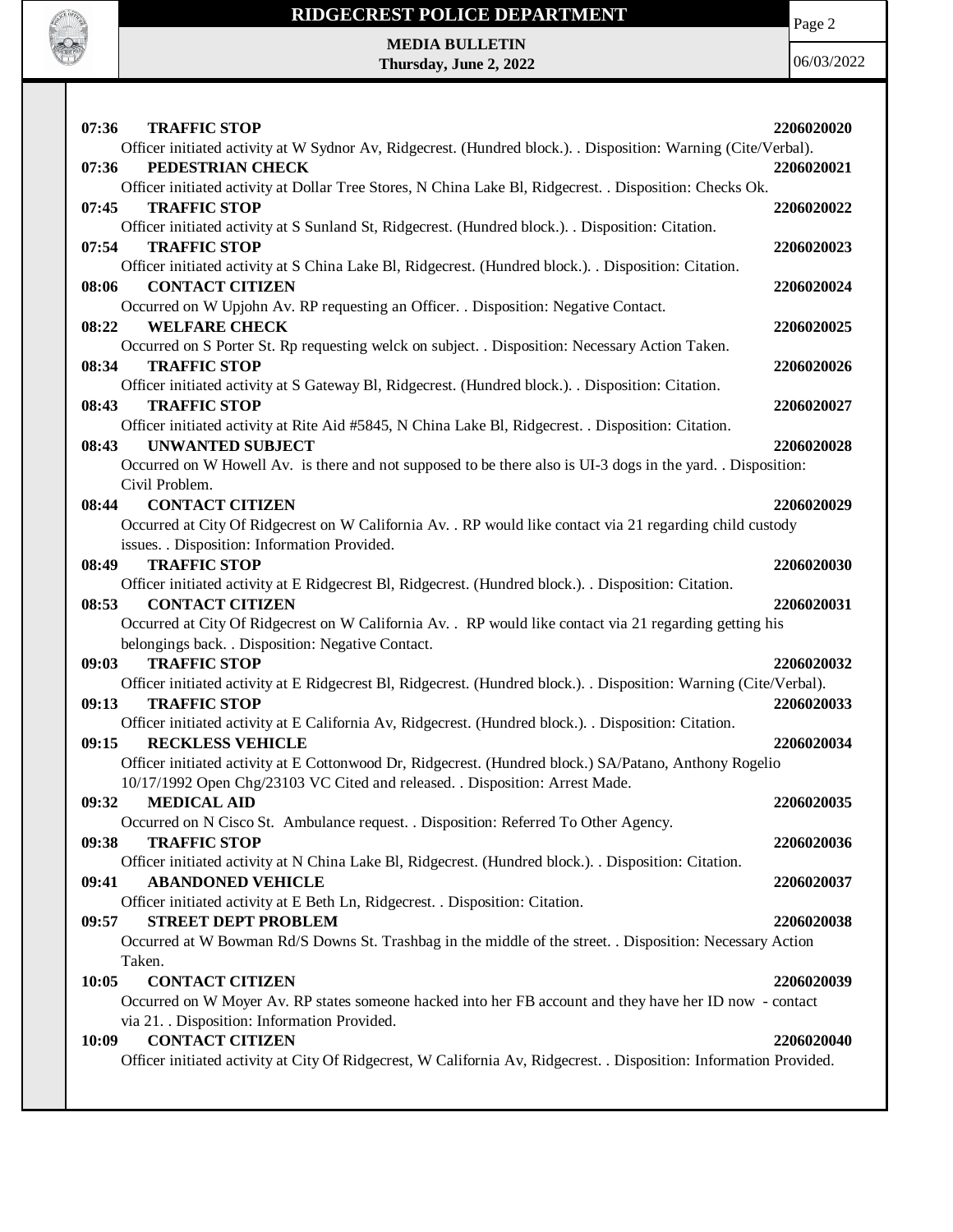

# **RIDGECREST POLICE DEPARTMENT MEDIA BULLETIN**

**Thursday, June 2, 2022**

Page 3

| 10:21<br><b>KEEP THE PEACE</b>                                                                                   | 2206020041 |
|------------------------------------------------------------------------------------------------------------------|------------|
| Occurred at China Lake Trailer Park on W Moyer Av. . RP is walking to the location now, he will call when he is  |            |
| 5 min out. . Disposition: Call Cancelled.                                                                        |            |
| 10:31<br><b>MEDICAL AID</b>                                                                                      | 2206020042 |
| Occurred at Leroy Jackson Park on E Coso Av/E Las Flores Av. . Ambulance request. . Disposition: Referred        |            |
| To Other Agency.                                                                                                 |            |
| 911 WIRELESS CALL<br>10:41                                                                                       | 2206020043 |
| Occurred at City Of Ridgecrest on W California Av. . RP stated accidental dial. . Disposition: Log Note Only.    |            |
| <b>MEDICAL AID</b><br>10:42                                                                                      | 2206020044 |
| Occurred at E Coso Av/E Las Flores Av. RP calling back for ambulance. . Disposition: Referred To Other           |            |
| Agency.                                                                                                          |            |
| <b>MEDICAL AID</b><br>10:57                                                                                      | 2206020045 |
| Occurred on S Sunland St. Ambulance request. . Disposition: Referred To Other Agency.                            |            |
| <b>SUSPICIOUS CIRCUMSTANCES</b><br>11:01                                                                         | 2206020046 |
| Occurred at Cerro Coso Community College on S College Heights Bl. . RP states he found a metal object that       |            |
| has blood on it-RP is in the parking lot of CCCC Disposition: Referred To Other Agency.                          |            |
| <b>INFORMATION RECEIVED</b><br>12:07                                                                             | 2206020047 |
| Occurred on S Porter St. {RP called about someone being in her house with an RO in place but when asked          |            |
| what her address was she told me to go get $F^{****}$ ]. . Disposition: Log Note Only.                           |            |
| 12:09<br><b>INFORMATION RECEIVED</b>                                                                             | 2206020048 |
| Occurred on S Porter St. . Disposition: Log Note Only.                                                           |            |
| 12:16<br><b>ACO CALL</b>                                                                                         | 2206020049 |
| Occurred at Dollar Tree Stores on N China Lake Bl. . BLACK SMALL PUPPY ABANDONED ON THE SIDE                     |            |
| TOWARDS A-AMERICA STORAGE. TWO BFA LEFT THE DOG AND TOOK OFF WALKING TOWARDS                                     |            |
| EASTRIDGE. . Disposition: Animal Control Handled.                                                                |            |
| <b>FOLLOW UP</b><br>12:17                                                                                        | 2206020050 |
| Occurred at E Inyokern Rd/N China Lake Bl. . Disposition: Information Received.                                  |            |
| <b>FOLLOW UP</b><br>12:24                                                                                        | 2206020051 |
| Occurred at City Of Ridgecrest on W California Av. . RP STATES SHE HAS ADDITIONAL INFORMATION                    |            |
| ABOUT A CASE. . Disposition: Information Received.                                                               |            |
| <b>UNWANTED SUBJECT</b><br>12:54                                                                                 | 2206020052 |
| Occurred on W Moyer Av. RP states that the male is back pounding on the door. . Disposition: Checks Ok.          |            |
| 13:07<br><b>SHOPLIFTING</b>                                                                                      | 2206020053 |
| Occurred at Walmart Supercenter on E Bowman Rd. . Female went into the womens restroom with property and         |            |
| is opening it up-requesting an Officer. . Disposition: Cancelled by RP.                                          |            |
| 13:28<br><b>FOLLOW UP</b>                                                                                        | 2206020054 |
| Officer initiated activity at Walmart Supercenter, E Bowman Rd, Ridgecrest. . Disposition: Follow Up             |            |
| Completed.                                                                                                       |            |
| <b>MEDICAL AID</b><br>13:42                                                                                      | 2206020055 |
| Occurred on W Atkins Av. Ambulance request. . Disposition: Referred To Other Agency.                             |            |
| 13:43<br><b>CONTACT CITIZEN</b>                                                                                  | 2206020056 |
| Occurred on N Sierra View St. RP in the lobby - wants to speak with an Officer regarding a fire at her house     |            |
| Disposition: Information Provided.                                                                               |            |
| <b>SUSPICIOUS VEHICLE</b><br>13:48                                                                               | 2206020057 |
| Occurred on W Moyer Av. Rp states a white suv is parked across the street from the address, next to an           |            |
| abandoned trailer and the vehicle has been there for about 45 mins with the driver bent over making it look like |            |
| he is hiding/rp didnt have a desc of the subject. . Disposition: Checks Ok.                                      |            |
|                                                                                                                  |            |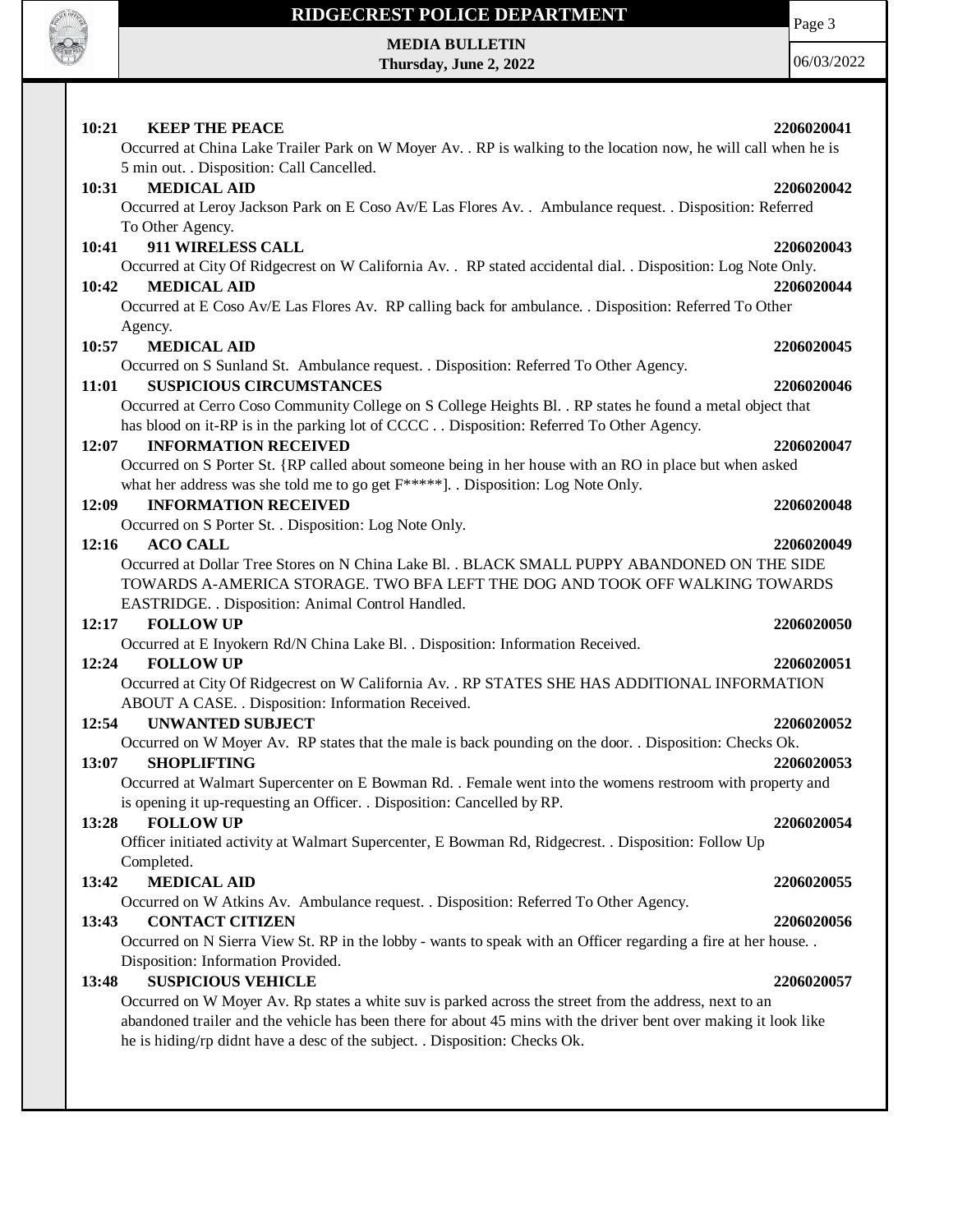

Page 4

**MEDIA BULLETIN Thursday, June 2, 2022**

| 14:07<br>UNWANTED SUBJECT                                                                                      | 2206020058 |
|----------------------------------------------------------------------------------------------------------------|------------|
| Occurred on S Appaloosa St. Female subject wearing a light blue shirt/black pants/no shoes/carrying a black    |            |
| bag/sleeping in rp's front yard/rp has asked her to leave but she won't, subject has been there since 11am     |            |
| Disposition: Necessary Action Taken.                                                                           |            |
| 14:11<br><b>ACO - ANIMAL BITE</b>                                                                              | 2206020059 |
| Officer initiated activity at N Downs St, Ridgecrest. . Disposition: Animal Control Handled.                   |            |
| <b>VEHICLE RELEASE</b><br>14:14                                                                                | 2206020060 |
| Occurred at City Of Ridgecrest on W California Av. . RP IN LOBBY TO SPEAK WITH WC. . Disposition:              |            |
| Necessary Action Taken.<br><b>GENERIC FIRE CALL/NOT SPECIFIED</b>                                              |            |
| 14:23<br>Occurred at E Inyokern Rd/N China Lake Bl. RP states he sees a fire behind B Mountain. . Disposition: | 2206020061 |
| Referred To Other Agency.                                                                                      |            |
| <b>CONTACT CITIZEN</b><br>14:36                                                                                | 2206020062 |
| Occurred at City Of Ridgecrest on W California Av. . Rp in the lobby - states he has information on a location |            |
| for a wanted subject. . Disposition: Information Received.                                                     |            |
| 14:49<br><b>SHOPLIFTING</b>                                                                                    | 2206020063 |
| Occurred at Fastrip Food Store on S China Lake Bl. . WFA with no shoes is trying to take things - arguing with |            |
| the people at the store. . Disposition: Gone On Arrival.                                                       |            |
| 14:50<br><b>CODE VIOLATION</b>                                                                                 | 2206020064 |
| Officer initiated activity at W Upjohn Av, Ridgecrest. . Disposition: Report Taken.                            |            |
| <b>MEDICAL AID</b><br>14:54                                                                                    | 2206020065 |
| Occurred on N Peg St. Ambulance request. . Disposition: Referred To Other Agency.                              |            |
| <b>FOLLOW UP</b><br>15:02                                                                                      | 2206020066 |
| Officer initiated activity at W Mamie Av, Ridgecrest. . Disposition: Follow Up Completed.                      |            |
| <b>VEHICLE RELEASE</b><br>15:11                                                                                | 2206020067 |
| Occurred at City Of Ridgecrest on W California Av. . RP in the lobby. . Disposition: Necessary Action Taken.   |            |
| <b>DOMESTIC DISTURBANCE</b><br>15:17                                                                           | 2206020068 |
| Occurred on N Sierra Vista St. RP requesting an Officer - mother of his son is trying to take his son          |            |
| Disposition: Domestic Violence Documentation.                                                                  |            |
| 15:25<br>911 WIRELESS CALL                                                                                     | 2206020069 |
| Occurred at City Of Ridgecrest on W California Av. . Could hear someone talking and then they hung up,         |            |
| unable to call back. . Disposition: Log Note Only.                                                             |            |
| <b>HARASSMENT</b><br>15:32                                                                                     | 2206020070 |
| Occurred on N Triangle Dr. Rp states male subjects harrassed rp while she was working/rp requesting contact    |            |
| at the office. . Disposition: Civil Problem.                                                                   |            |
| <b>INFORMATION RECEIVED</b><br>15:35                                                                           | 2206020071 |
| Occurred on S Porter St. Info. . Disposition: Log Note Only.                                                   |            |
| 15:51<br><b>THEFT OF IDENTIFICATION</b>                                                                        | 2206020072 |
| Occurred at Home Depot on N China Lake Bl. . RP in the lobby (spanish speaking). . Disposition: Information    |            |
| Provided.                                                                                                      |            |
| <b>CPS REFERRAL</b><br>17:01                                                                                   | 2206020073 |
| Occurred on E California Av. Referral Number 1240-5344-9253-8157100. . Disposition: Report Taken.              |            |
| <b>MISC COUNTER CALL</b><br>17:09                                                                              | 2206020074 |
| Occurred at City Of Ridgecrest on W California Av. . RP would like to talk to an officer about something and   |            |
| has proof on his phone. . Disposition: Information Received.<br>911 HANG UP<br>17:09                           | 2206020075 |
| Occurred at Navy Federal Credit Union on N Balsam St. . Service Class: BUSN Hang up, on call back employee     |            |
| states everything is code 4. . Disposition: Necessary Action Taken.                                            |            |
|                                                                                                                |            |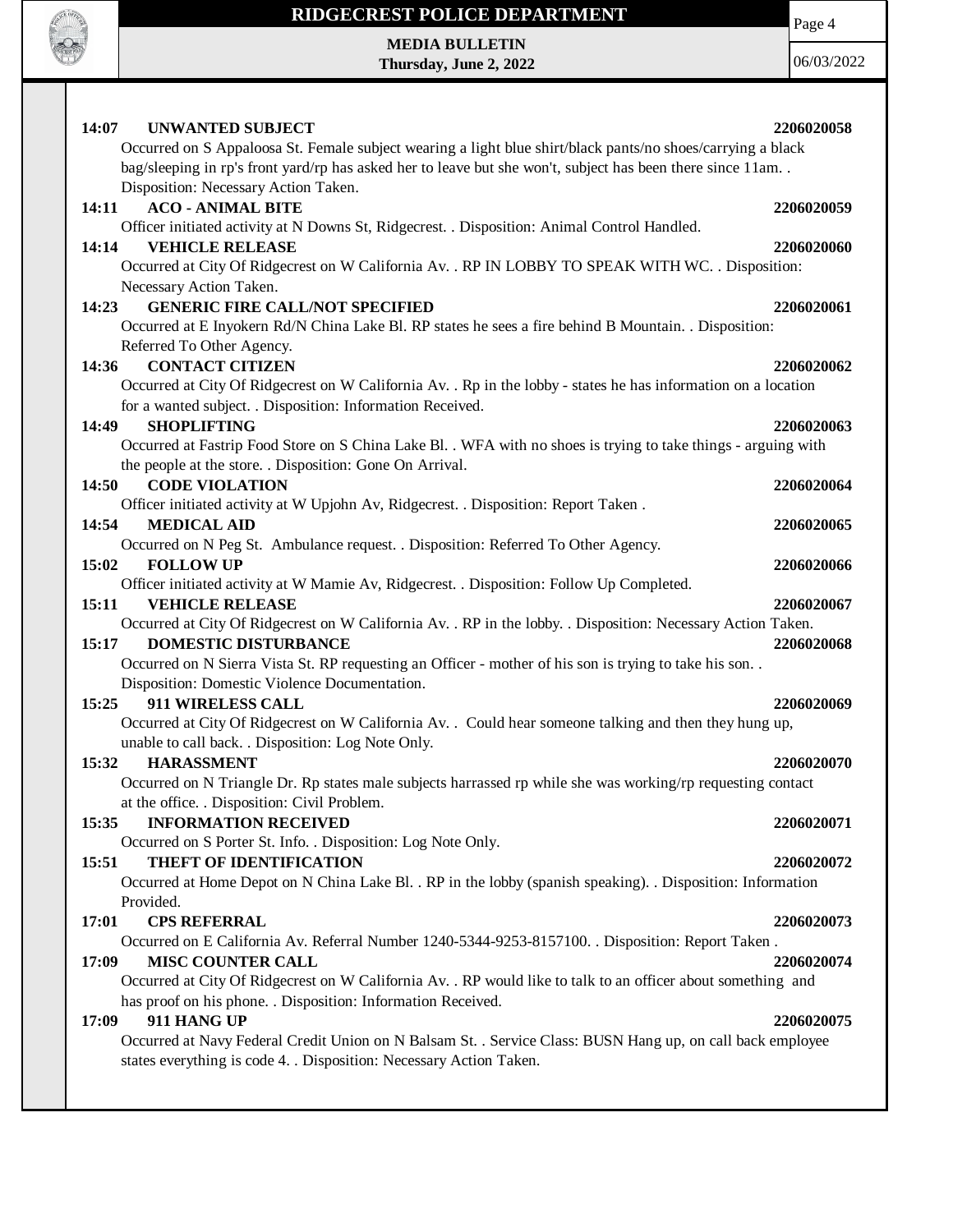

I

# **RIDGECREST POLICE DEPARTMENT**

#### **MEDIA BULLETIN Thursday, June 2, 2022**

06/03/2022

Page 5

| 17:26 | <b>CONTACT CITIZEN</b>                                                                                                                                                          | 2206020076 |
|-------|---------------------------------------------------------------------------------------------------------------------------------------------------------------------------------|------------|
|       | Occurred on W Emma Wy. RP is at his ex's house and the mother is refusing to give the child to the RP                                                                           |            |
|       | Disposition: Civil Problem.                                                                                                                                                     |            |
| 18:00 | <b>SUSPICIOUS CIRCUMSTANCES</b>                                                                                                                                                 | 2206020077 |
|       | Occurred on S Sunland St. RP states a female has children in her vehicle while she was "hotboxing" and she                                                                      |            |
|       | also drives the children without car seats. . Disposition: Unfounded.                                                                                                           |            |
| 18:04 | <b>CONTACT CITIZEN</b>                                                                                                                                                          | 2206020078 |
|       | Occurred at City Of Ridgecrest on W California Av. . RP states that a family member in Az is sending texts and                                                                  |            |
|       | she would like contact via 21. . Disposition: Necessary Action Taken.                                                                                                           |            |
| 18:10 | <b>EXTRA PATROL</b>                                                                                                                                                             | 2206020079 |
|       | Occurred on E Church Av. RP is concerned about the amount of drug dealers in the area. 2205290035.                                                                              |            |
|       | Disposition: Log Note Only.                                                                                                                                                     |            |
| 18:25 | <b>FOLLOW UP</b>                                                                                                                                                                | 2206020080 |
|       | Occurred at City Of Ridgecrest on W California Av. . RP in lobby with info. . Disposition: Necessary Action                                                                     |            |
|       | Taken.                                                                                                                                                                          |            |
| 18:56 | <b>CONTACT CITIZEN</b>                                                                                                                                                          | 2206020081 |
|       | Occurred at City Of Ridgecrest on W California Av. . RP states he believes someone has made entry into his                                                                      |            |
|       | res w/o his permission multiple times. RP in route to lobby. . Disposition: Information Provided.                                                                               |            |
| 18:57 | 911 WIRELESS CALL                                                                                                                                                               | 2206020082 |
|       | Occurred at City Of Ridgecrest on W California Av. . Cellular E911 Call: Open line/conversation heard /VM on                                                                    |            |
|       | call back. . Disposition: Necessary Action Taken.                                                                                                                               |            |
| 19:15 | 911 WIRELESS CALL                                                                                                                                                               | 2206020083 |
|       | Occurred at City Of Ridgecrest on W California Av. . Cellular E911 Call: Service Class: W911 Open line/child                                                                    |            |
|       | heard in background. . Disposition: Log Note Only.                                                                                                                              |            |
| 19:52 | 911 HANG UP                                                                                                                                                                     | 2206020084 |
|       | Occurred at City Of Ridgecrest on W California Av. . Cellular E911 Call: Service Class: W911 Abandoned line. .                                                                  |            |
|       | Disposition: Log Note Only.                                                                                                                                                     |            |
| 21:02 | <b>BURGLARY IN PROGRESS</b>                                                                                                                                                     | 2206020085 |
|       | Occurred on S China Lake Bl. RP states door was left ajar/theft of misc. items/manager has video footage of                                                                     |            |
|       | WFA entering and leaving the room. . Disposition: Report Taken .<br><b>ILLEGAL FIREWORKS</b>                                                                                    |            |
| 21:07 |                                                                                                                                                                                 | 2206020086 |
|       | Occurred on W Coronado Av. RP stating neighbors across the street set off fireworks one which struck<br>residence/left burn marks in driveway. . Disposition: Negative Contact. |            |
| 21:12 | <b>SHOPLIFTING</b>                                                                                                                                                              | 2206020087 |
|       | Occurred at Walmart Supercenter on E Bowman Rd. . WMA grey backwards hat/grey sweatshirt/grey pants                                                                             |            |
|       | fled via the garden exit/Bowman side with full cart of merchandise. . Disposition: Report Taken.                                                                                |            |
| 21:23 | <b>SUSPICIOUS CIRCUMSTANCES</b>                                                                                                                                                 | 2206020088 |
|       | Occurred at Albertson's #6331 on S China Lake Bl. . WFA long reddish hair/white shirt/yoga pants/saying                                                                         |            |
|       | someone is trying to poison her/exited south side of building. . Disposition: Referred To Other Agency.                                                                         |            |
| 21:58 | <b>TRAFFIC STOP</b>                                                                                                                                                             | 2206020089 |
|       | Officer initiated activity at W Ridgecrest Bl, Ridgecrest. (Hundred block.). Disposition: Warning (Cite/Verbal).                                                                |            |
| 22:11 | <b>SUSPECT ARREST</b>                                                                                                                                                           | 2206020090 |
|       | Officer initiated activity at W Las Flores Av/N Sanders St, Ridgecrest. SA/Tharp, Siera 10/20/1998 supp to 22-                                                                  |            |
|       | 1820/chg 460(a) PC/booked CRF. . Disposition: Arrest Made.                                                                                                                      |            |
| 22:31 | <b>WELFARE CHECK</b>                                                                                                                                                            | 2206020091 |
|       | Occurred on W Coronado Av. RP states she wants to check on her mom but she's scared of the boyfriend.                                                                           |            |
|       | Requesting officer to join her at res for WELCK. . Disposition: Cancelled by RP.                                                                                                |            |
|       |                                                                                                                                                                                 |            |